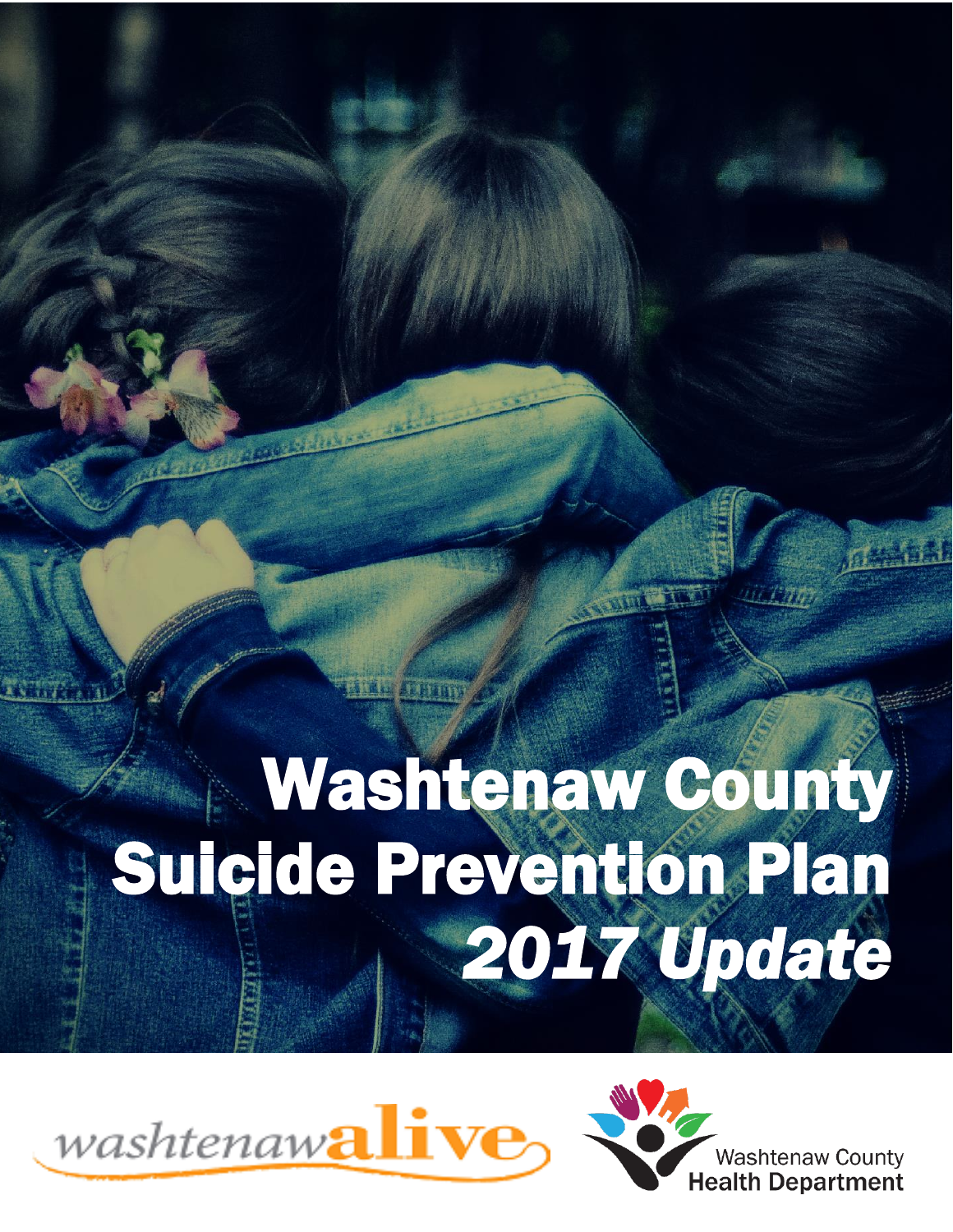## **Overview**

There are many at-risk populations within Washtenaw County. This plan is meant to encompass the at-risk populations and address suicide risk across the lifespan. We continue to seek new and emerging practices that have potential for inclusion in future versions of this plan. Every effort was made to assure that the strategy is:

- Prevention-focused
- Public Health focused
- Built on data, research
- Appropriate for community-based mental and best practices public health systems

This plan puts community-based collaboration, coordination, and intervention at the forefront, the following assumptions have been made concerning recommendations involving local efforts:

- All tools and protocols must be appropriate for Washtenaw County and its diverse members
- Uniform messages and language is used in all activities, and across all priority groups
- All prevention programs and interventions are delivered in appropriate ways given the specific community and its diversity

To effectively implement this plan, it is essential that we systematically track and evaluate our progress toward goals. Providing accurate feedback to government leaders, policy makers, organizations, advocates, and all those involved in the implementation of the Washtenaw County Plan for Suicide Prevention only furthers the impact we can have on suicide in our community. This plan will provide the information needed to revise objectives over time, enabling the Washtenaw County Suicide Prevention Plan to evolve as goals are reached and new "best practices" information becomes available. Objectives in the Washtenaw County Suicide Prevention Plan include measurable outcomes or targets that specifically identify what is to be achieved. All objectives in the Washtenaw County Suicide Prevention Plan indicate the "data source" for monitoring progress, and one set of objectives is dedicated to improving and expanding county surveillance systems related to suicide prevention, so the best possible data for the county is available.

The primary goals of the Washtenaw County Suicide Prevention Plan are to increase awareness across the county, to develop and implement best clinical and prevention practices, and to advance and disseminate knowledge about suicide and effective methods for prevention. The Washtenaw Suicide Prevention Plan takes into consideration that the goals and objectives overlap and offer a unified, integrated, and coordinated effort. With research and evaluation of suicide prevention programs and strategies, we can expect this plan to change as knowledge is advanced and best practices emerge.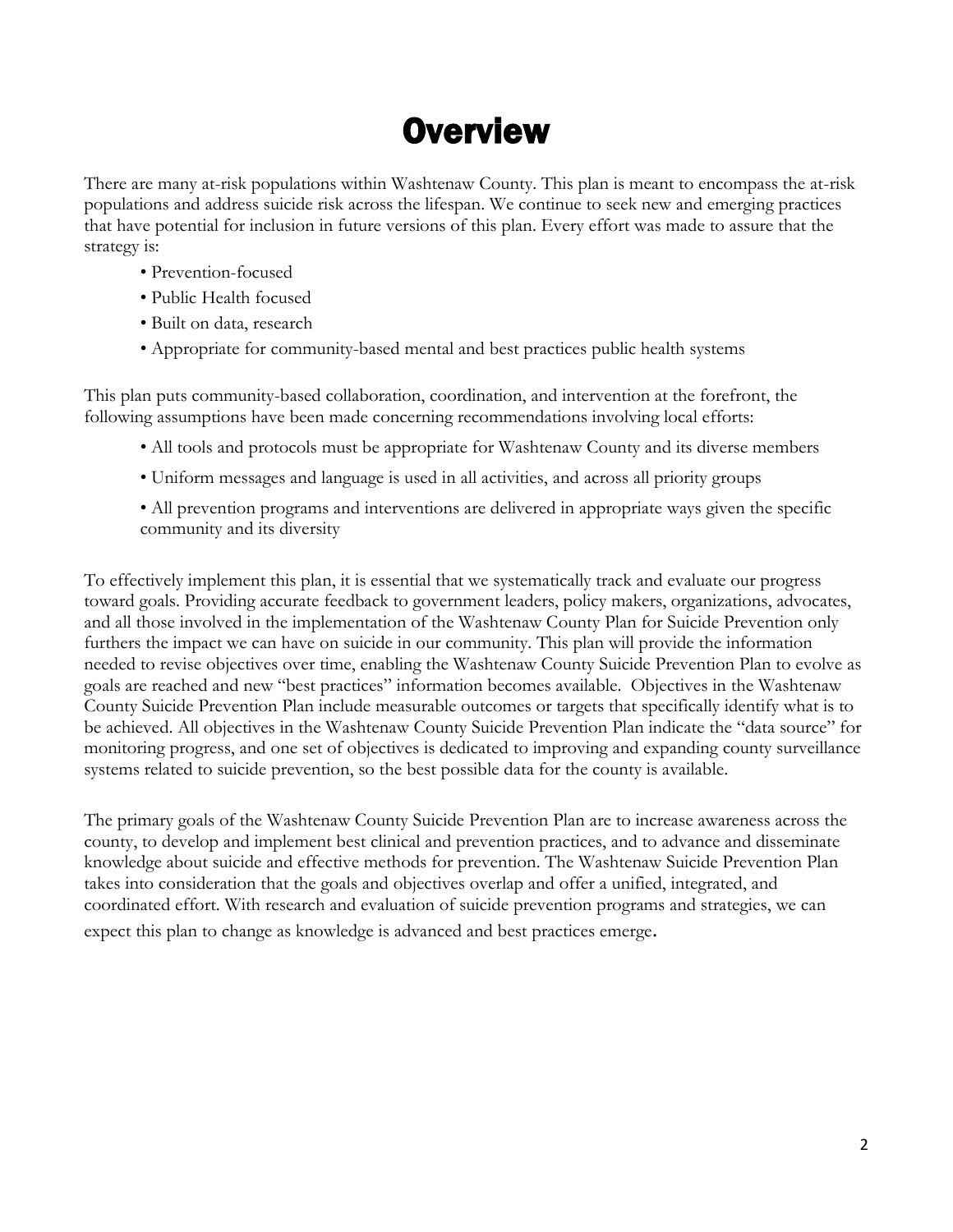## U.S. Suicide Statistics

While this data is the most accurate we have, we estimate the numbers to be higher. Stigma surrounding suicide leads to underreporting, and data collection methods critical to suicide prevention need to be improved.

- Suicide is the **10th** leading cause of death in the US
- Each year **44,193** Americans die by suicide
- Suicide costs the US **\$51 Billion** annually
- The annual age-adjusted suicide rate is **13.26 per 100,000** individuals.
- Men die by suicide **3.5x** more often than women.
- On average, there are **121** suicides per day.
- White males accounted for **7 of 10** suicides in 2015.
- Firearms account for almost **50%** of all suicides.
- The rate of suicide is **highest in middle age** white men in particular.

### Suicide Attempts

No complete count is kept of suicide attempts in the U.S.; however, each year the CDC gathers data from hospitals on non-fatal injuries from self-harm.

**494,169 people** visited a hospital for injuries due to self-harm. This number suggests that approximately 12 people harm themselves for every reported death by suicide. However, because of the way these data are collected, we are not able to distinguish intentional suicide attempts from non-intentional self-harm behaviors.

Many suicide attempts, however, go unreported or untreated. Surveys suggest that at least **one million** people in the U.S. each year engage in intentionally inflicted self-harm.

Females attempt suicide **three times** more often than males. As with suicide deaths, rates of attempted suicide vary considerably among demographic groups. While males are 4 times more likely than females to die by suicide, females attempt suicide 3 times as often as males. The ratio of suicide attempts to suicide death in youth is estimated to be about 25:1, compared to about 4:1 in the elderly.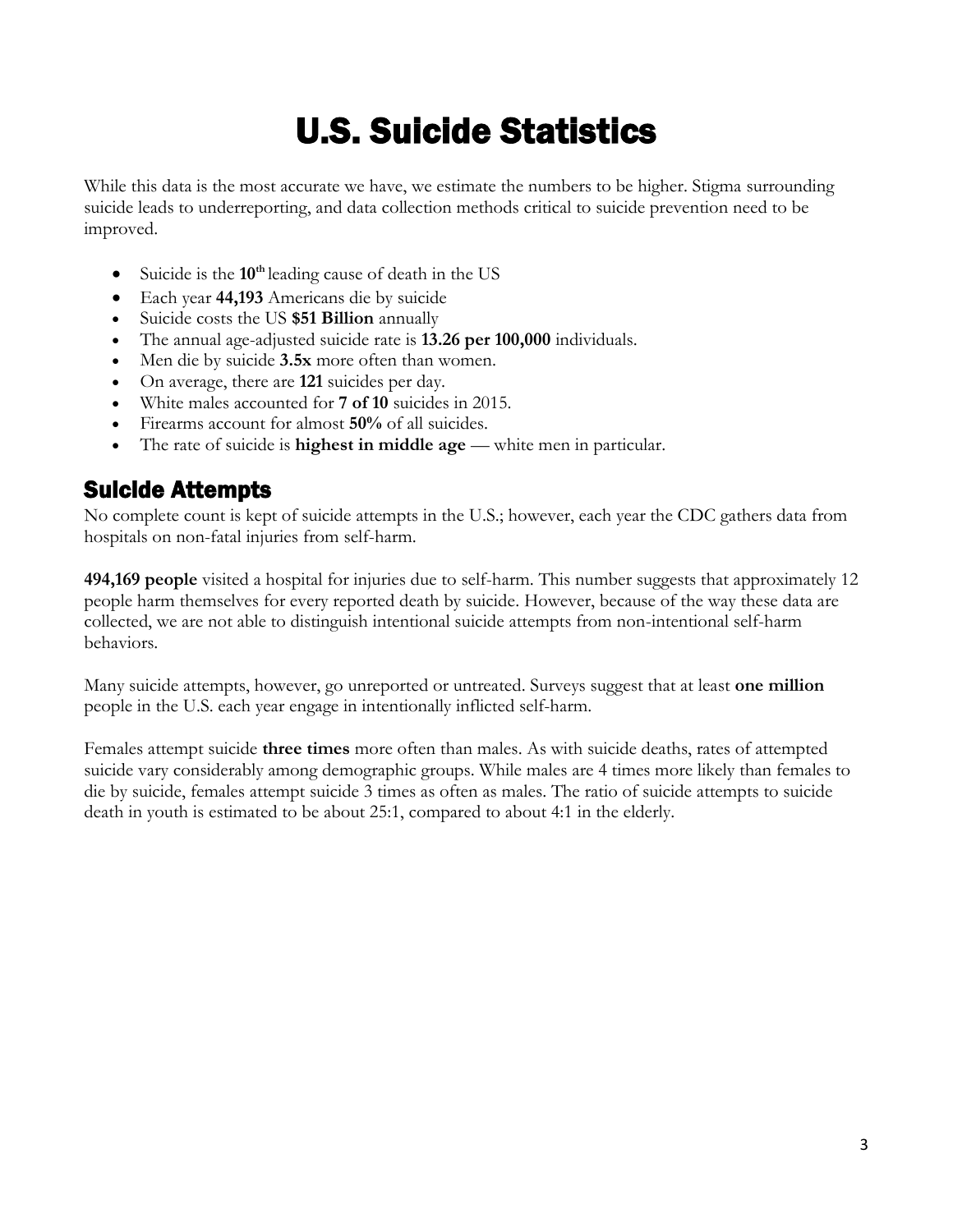## Michigan Suicide Statistics

# **SUICIDE: MICHIGAN 2017 FACTS & FIGURES**

| Michigan<br><b>Nationally</b>                                                                                                                                                                      | <b>Number of Deaths</b><br>by Suicide<br>1.410<br>44.193 | Rate per 100,000<br>Population<br>13.74<br>13.26<br>Suicide is the <b>10th</b><br>leading cause of death | <b>State</b><br>Rank<br>34 |
|----------------------------------------------------------------------------------------------------------------------------------------------------------------------------------------------------|----------------------------------------------------------|----------------------------------------------------------------------------------------------------------|----------------------------|
|                                                                                                                                                                                                    |                                                          |                                                                                                          |                            |
|                                                                                                                                                                                                    |                                                          |                                                                                                          |                            |
|                                                                                                                                                                                                    |                                                          |                                                                                                          |                            |
| overall in Michigan.<br>On average, one<br>person dies by suicide<br>approximately every<br>six hours in the state.<br>Based on most recent 2015 data from CDC. Learn more at afsp.org/statistics. |                                                          |                                                                                                          |                            |





AMERICAN FOUNDATION FOR<br>Suicide Prevention

afsp.org

4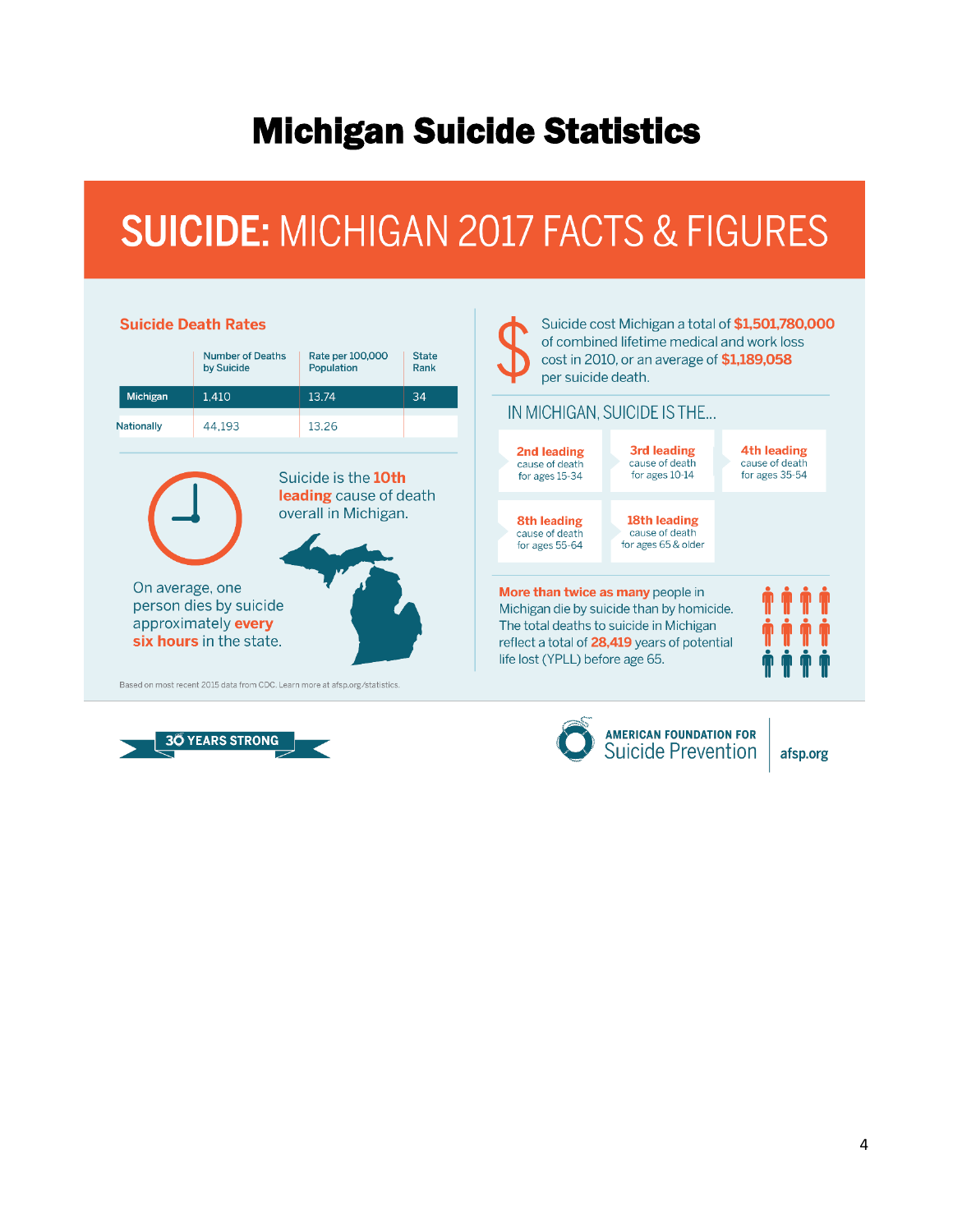## Washtenaw County Suicide Statistics

## Suicide Completions by Age Group 2009 – September 2017

### Washtenaw County Residents

Source: Washtenaw County Medical Examiner and Washtenaw County Health Department



You can find up-to-date Washtenaw County Data from the Washtenaw County Health Department at [bit.ly/WCHDsuicidedata.](http://bit.ly/WCHDsuicidedata)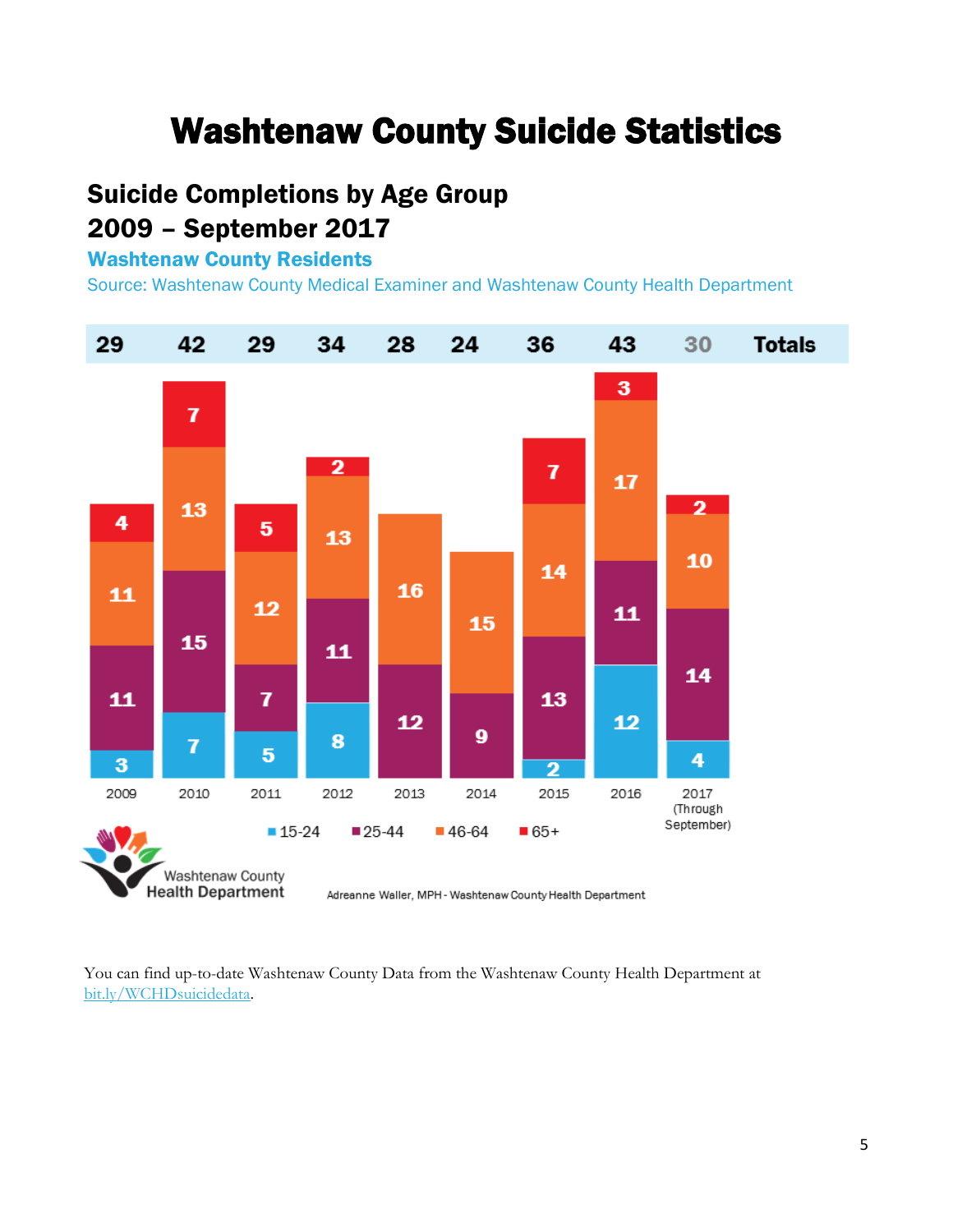## Prevention

### Goal # 1 Promote awareness that suicide is preventable and reduce the stigma

#### **Objective 1.1**

- Work with youth representatives to advise Washtenaw Alive Suicide Prevention Coalition on messages and social media platforms to use as vehicles for sharing suicide prevention message and resources.
- Connect to existing youth groups such as: Depression Center/Peer to Peer groups, RAHS Youth Advisory Council, Corner Health Center Youth Leadership, Oxygen Youth, WACC Cyber Safety Program

#### **Strategies 1.1**

- Communicate suicide prevention messages at different Washtenaw County sites
- Resource cards for Adult, Children and Youth
- Distribute resource cards at clinics, libraries, schools (set up), social service agencies, such as Department Human Services and Public Health

#### **Objective 1.2**

- Assist with educating the media on their critical role in suicide prevention, including mental illnesses and substance abuse, and collaborate to ensure responsible media practices in the coverage of these topics. See (reportingonsuicide.org) for a download of recommendations.
- *Recommendations for the Media* (U.S. Centers for Disease Control and Prevention) will be encouraged. Dissemination of media guidelines

#### **Strategies 1.2**

- Regular Social Media Updates
- Repost messages from Tony Weatherly on individual Facebook and Twitter accounts
- Post picture of resource card on Instagram
- Include National Hotline and local numbers in the post including TEXT 741741 Hello

#### **Objective 1.3**

 Educate policy makers, professionals, and organizations on suicide prevention and the impact of suicide, mental illnesses, and substance abuse has within our community.

#### **Strategies 1.3**

- Use email blast software (Constant Contact) to highlight suicide prevention messages
- Washtenaw Alive Newsletter, utilizing WA members as contributors; electronically available on Washtenaw Alive web page encouraging community to copy and disseminate to others. Newsletter timeline to coincide with themed months (e.g. Mental Health Awareness Month (May), Suicide Prevention Month (October).
- Suicide prevention messages at presentations to pediatric meetings as well as adult health primary care, internists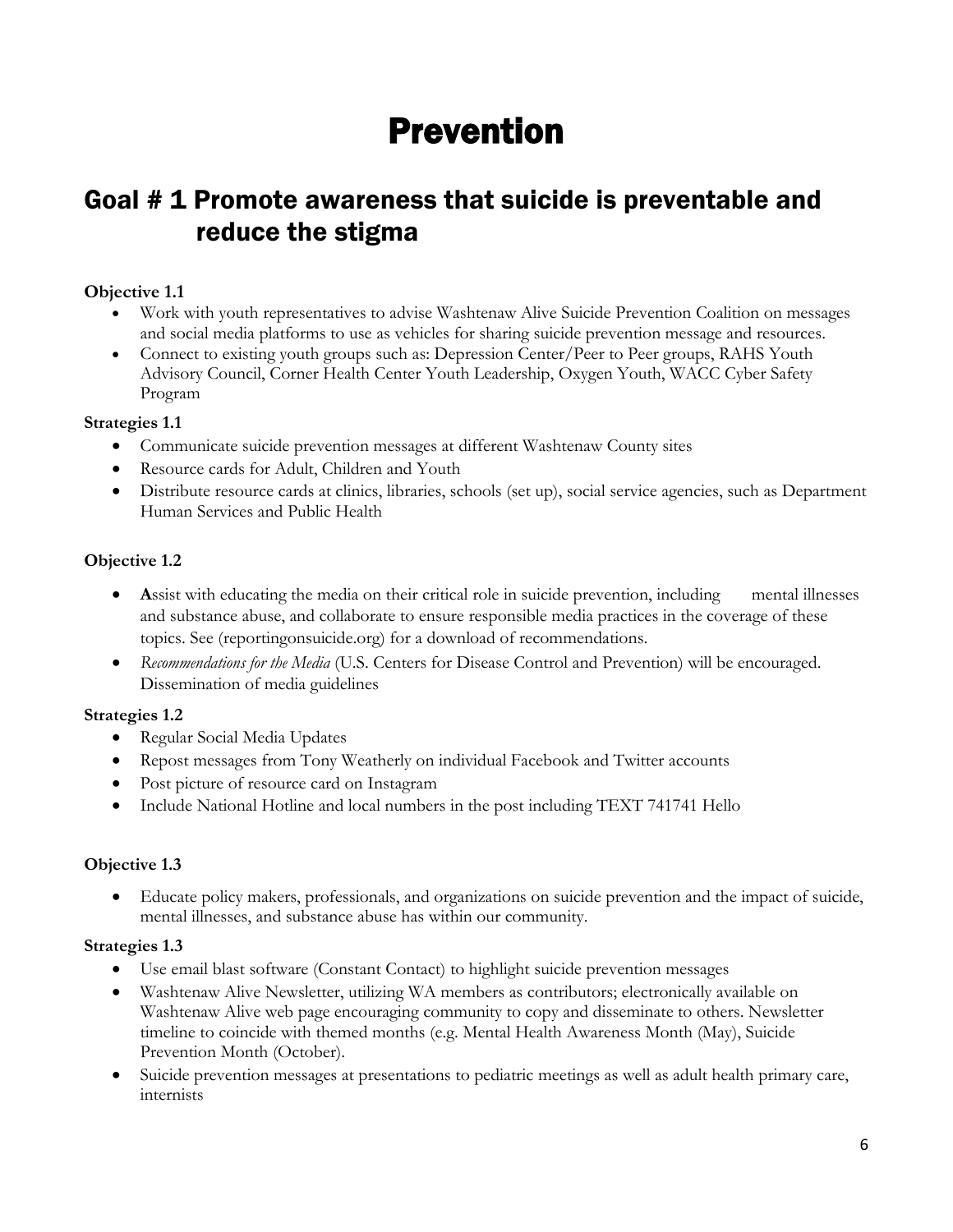## Goal #2 Share best practice suicide prevention and intervention programs with public and community partners

#### **Objective 2.1**

 Identify and review existing resources and programs. Produce programs/resource inventory by community sector and identify best practices.

#### **Strategies 2.1**

- Update resource list 2 times a year.
- List current suicide prevention programs by community sectors (schools, human services agencies, faithbased agencies, VA, etc.) on website; keep current
- Link to Michigan Department Community Health publications
- Review SAMHSA (Substance Abuse and Mental Health Services Administration) publications
- Review CDC (Center for Disease Control) publications

#### **Objective 2.2**

 Continue to provide gatekeeper training (Safe Talk, ASSIST) and Mental Health First Aid to destigmatize mental health problems leading to suicide ideation and attempts and build skills across a wide variety of community sectors. Identify funds to increase the number of trainers available in community.

#### **Strategies 2.2**

- Prioritize getting additional Safe Talk T4T trainers in Washtenaw County (Anne Kramer is the only one. Edwina Jarrett is interested in becoming T\$T trainer)
- Provide Mental Health First Aid Training 1-2 times per year in high priority county locations (Whitmore Lake, others) Explore adolescent version of this training for Washtenaw County. Reach out to law enforcement.
- Work with Michigan Department of Community Health office of Violence and injury Prevention for regional gatekeeper training programs. Include information on guidelines for sharing information on suicide and/or attempts.
- Be proactive in scheduling gatekeeper programs 2-3 times per year; publicize on Washtenaw Alive website and Washtenaw Alive member websites.

#### **Objective 2.3**

• Provide education and awareness to high risk groups.

#### **Strategies 2.3**

 Identify high risk groups to impact the reach outs: LGBTQ+, Corner Health, Ozone House, Neutral Zone, Addictions-Dawn Farms, Veterans-VA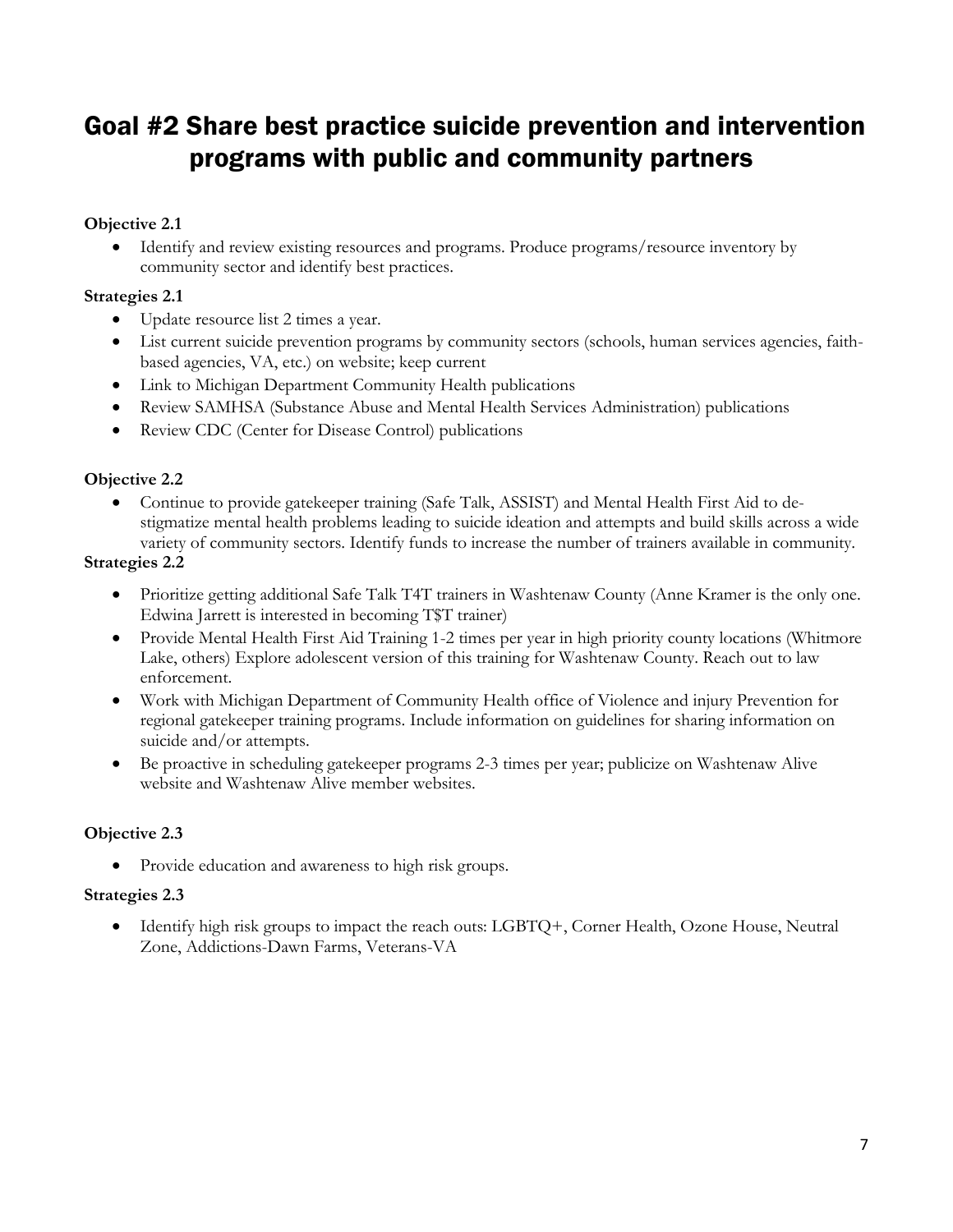## Goal #3 Develop a sustainable surveillance system

#### **Objective 3.1**

Obtain data on suicide and suicide attempts to make available to partners.

#### **Strategies 3.1**

- Create, expand, and improve methods for reporting on suicide to increase data sources.
- Create and disseminate a summary of guidelines for appropriate release of data (including suppression of smaller numbers).

#### **Objective 3.2**

 Establish a Suicide Death Review Committee (much like the Child Death Review Committee) to determine if suicide death was preventable and to implement additional prevention.

#### **Strategies 3.2**

- Discuss models of Suicide Death Review and if there are any barriers to establishing a local team.
- Review the number and types of suicides periodically (frequency too be determined) to monitor trends, to determine if additional activities are needed and report on effectiveness of prevention efforts.
- Monitor the number of suicides and questionable death certificates quarterly.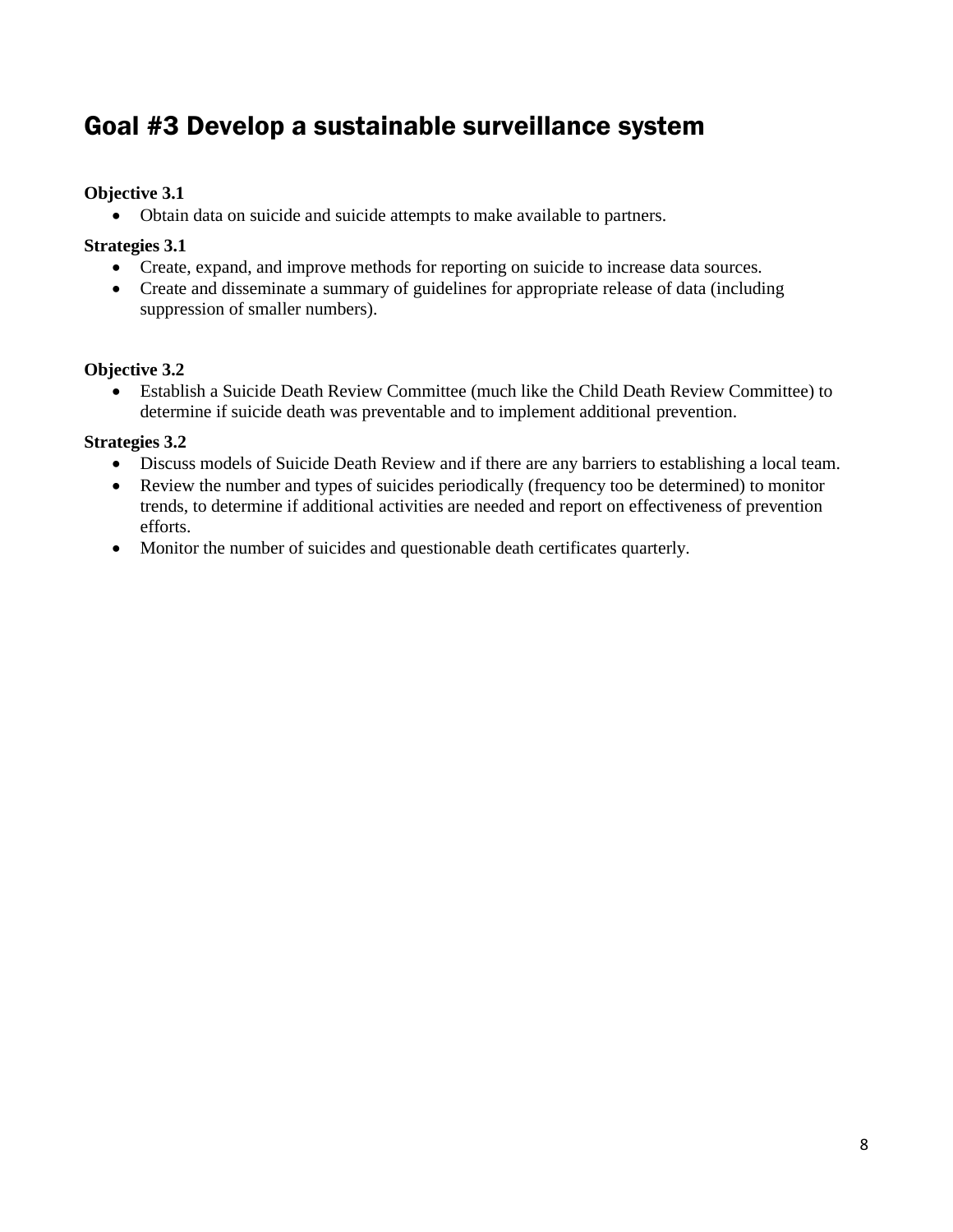## Intervention

## Goal #4 Improve early identification of individuals contemplating suicide

#### **Objective 4.1**

Target organizations that have contact with or serve high-risk populations

#### **Strategies 4.1**

- Faith based organizations often identify high risk individuals- training needed on how to refer for services.
- Minor consent issues
- Eating disorders identified as apriority population for outreach/education